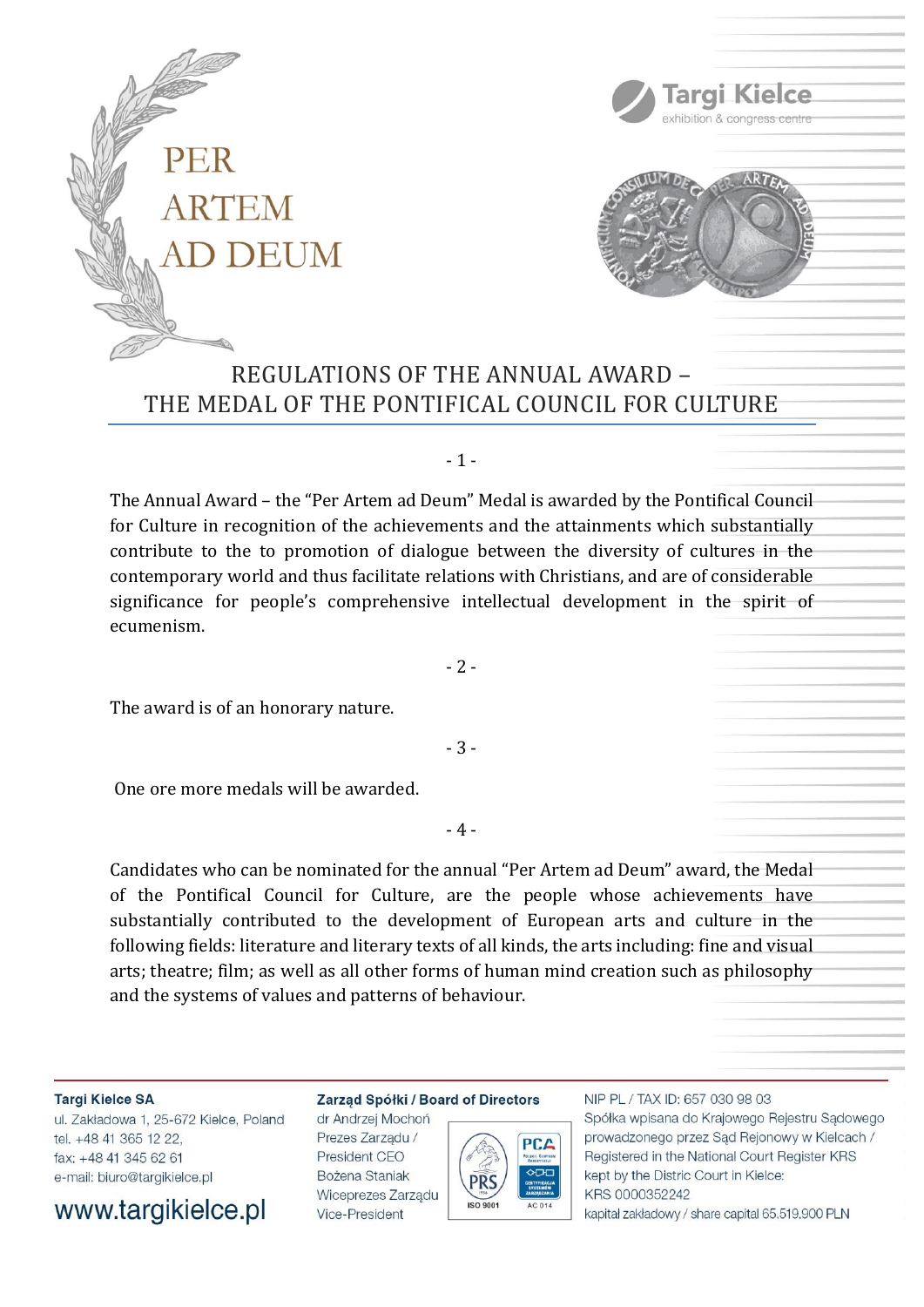



Targi Kielce

A candidate can be presented with the award in recognition of undertaking realisations if they fulfil the following criteria:

- 5 -

- $\triangle$  facilitate the development of European art and culture in a lasting and significant way;
- ❖ make a significant contribution in the process of culture, arts, history and tradition promotion as well as promotion of bonds with the Church;
- ❖ concern substantial problems from the point of view of social theory, culture, history, law or religion, constitute a section of human metaphysics and at the same time may set an example to others;
- ❖ contribute to the creation of a climate and atmosphere which cultivate European cultural heritage;
- $\dots$  participate in the ethical/religious image and value creation through the diversity of art and media forms, etc.;
- $\cdot \cdot$  in their activities the candidates are rooted in ethics as the theory of moral conduct and aesthesis as the value of artistic creation.

- 6 -

The following mode of candidate nomination has been established:

- ❖ Candidates for the contest procedure can be proposed by: representatives of local churches; Higher Education Institutions; Dioceses; Diocese Art Committees; Art Unions, Associations and Organisations; High Theological Seminars; Conferences of Bishops; Ministries of Culture as well as social organisations and natural persons having obtained the candidate's consent;
- ❖ The laureates of previous editions of the "Per Artem ad Deum" Award, the Medal of the Pontifical Council for Culture, cannot be put up as candidates;

# **Targi Kielce SA**

ul. Zakładowa 1, 25-672 Kielce, Poland tel. +48 41 365 12 22. fax: +48 41 345 62 61 e-mail: biuro@targikielce.pl



# Zarząd Spółki / Board of Directors

dr Andrzej Mochoń Prezes Zarzadu / President CEO Bożena Staniak Wiceprezes Zarządu Vice-President



# NIP PL / TAX ID: 657 030 98 03 Spółka wpisana do Krajowego Rejestru Sądowego prowadzonego przez Sąd Rejonowy w Kielcach / Registered in the National Court Register KRS kept by the Distric Court in Kielce: KRS 0000352242

kapitał zakładowy / share capital 65.519.900 PLN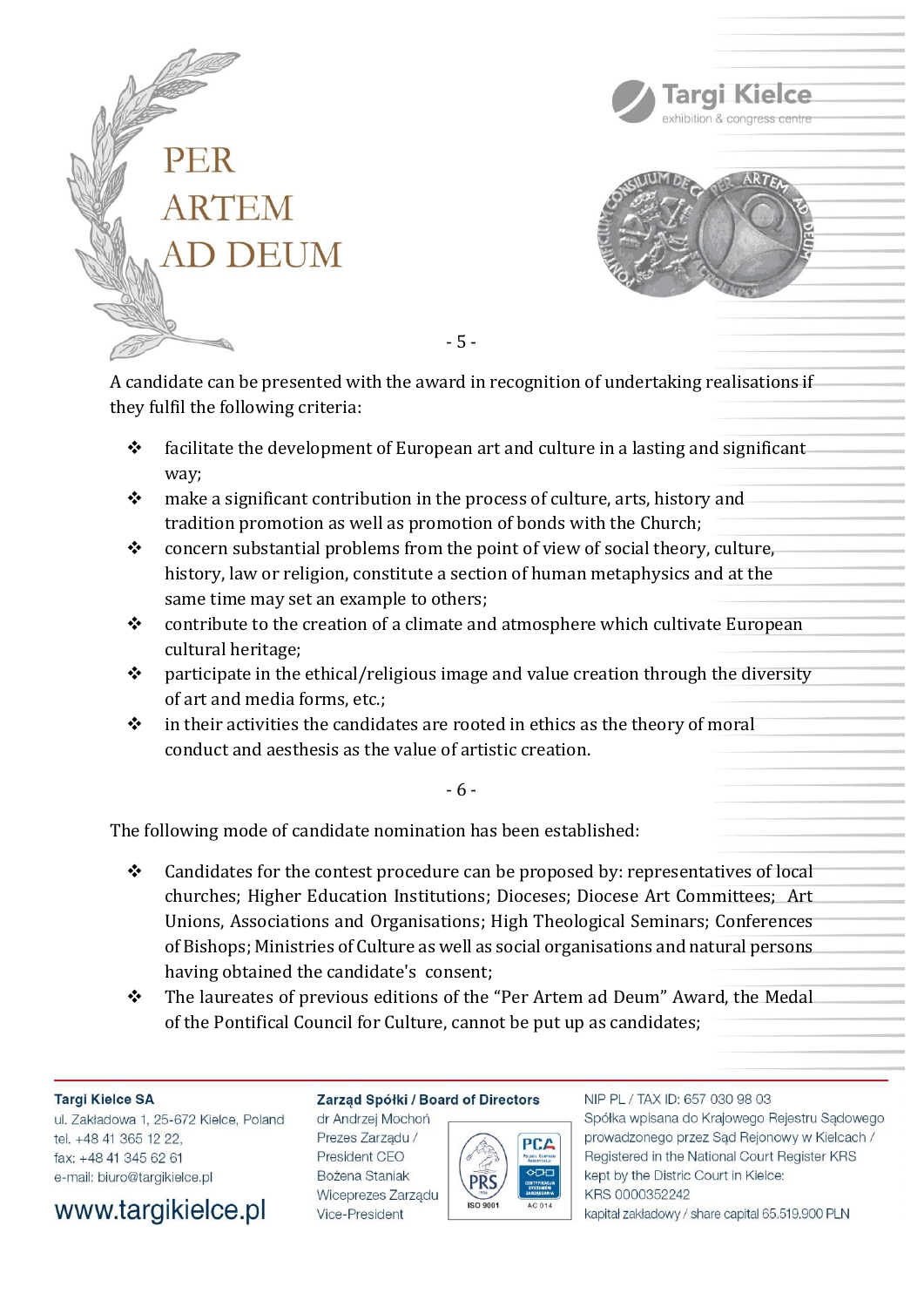



Targi Kielce exhibition & congress centre

❖ The documents accompanying the candidate's entry (must be drawn in English or in Polish) include:

- The Annual Award Declaration Form which must be completed, printed and signed by an authorised person,
- A letter of recommendation,
- A letter which confirms that the Award will be collected by the Laureate in person,
- Attachments which provide the information concerning the Candidate.
- ❖ The Laureate is obliged to collect the Award in person during the Sacroexpo exhibition held in Kielce in June 2022.
- ❖ Upon request, the organisers shall provide transport to Kielce and accommodation for the period of the Award presentation ceremony,
- $\cdot \cdot$  The Laureate will have the possibility of presenting their achievements during the Sacroexpo exhibition (i.e. an exhibition, concert, lecture etc. ...)
- ❖ The Laureate is granted with the right to use the title of the Medal Laureate of "Per Artem ad Deum" as well as the graphic representation of the Annual Award – the "Per Artem ad Deum" Medal of the Pontifical Council for Culture in their materials.
- ❖ The Organisers will provide European media with information concerning the Laureates and their achievements
- ❖ The applications should be submitted no latter than 28th February 2022 (determined by the delivery date) to the following address: *Targi Kielce S.A., Secretariat of the Pontifical Council for Culture Award, 1 Zakładowa Street, 25 – 672 Kielce, Poland*, Submission of the Annual Award Declaration Form confirms the acceptance of these Regulations
- $\bullet$  The organiser does not return the materials submitted for the contest purposes

### **Targi Kielce SA**

ul. Zakładowa 1, 25-672 Kielce, Poland tel. +48 41 365 12 22, fax: +48 41 345 62 61 e-mail: biuro@targikielce.pl



## Zarząd Spółki / Board of Directors

dr Andrzej Mochoń Prezes Zarzadu / President CEO Bożena Staniak Wiceprezes Zarządu Vice-President



## NIP PL / TAX ID: 657 030 98 03 Spółka wpisana do Krajowego Rejestru Sądowego prowadzonego przez Sąd Rejonowy w Kielcach / Registered in the National Court Register KRS kept by the Distric Court in Kielce: KRS 0000352242 kapitał zakładowy / share capital 65.519.900 PLN